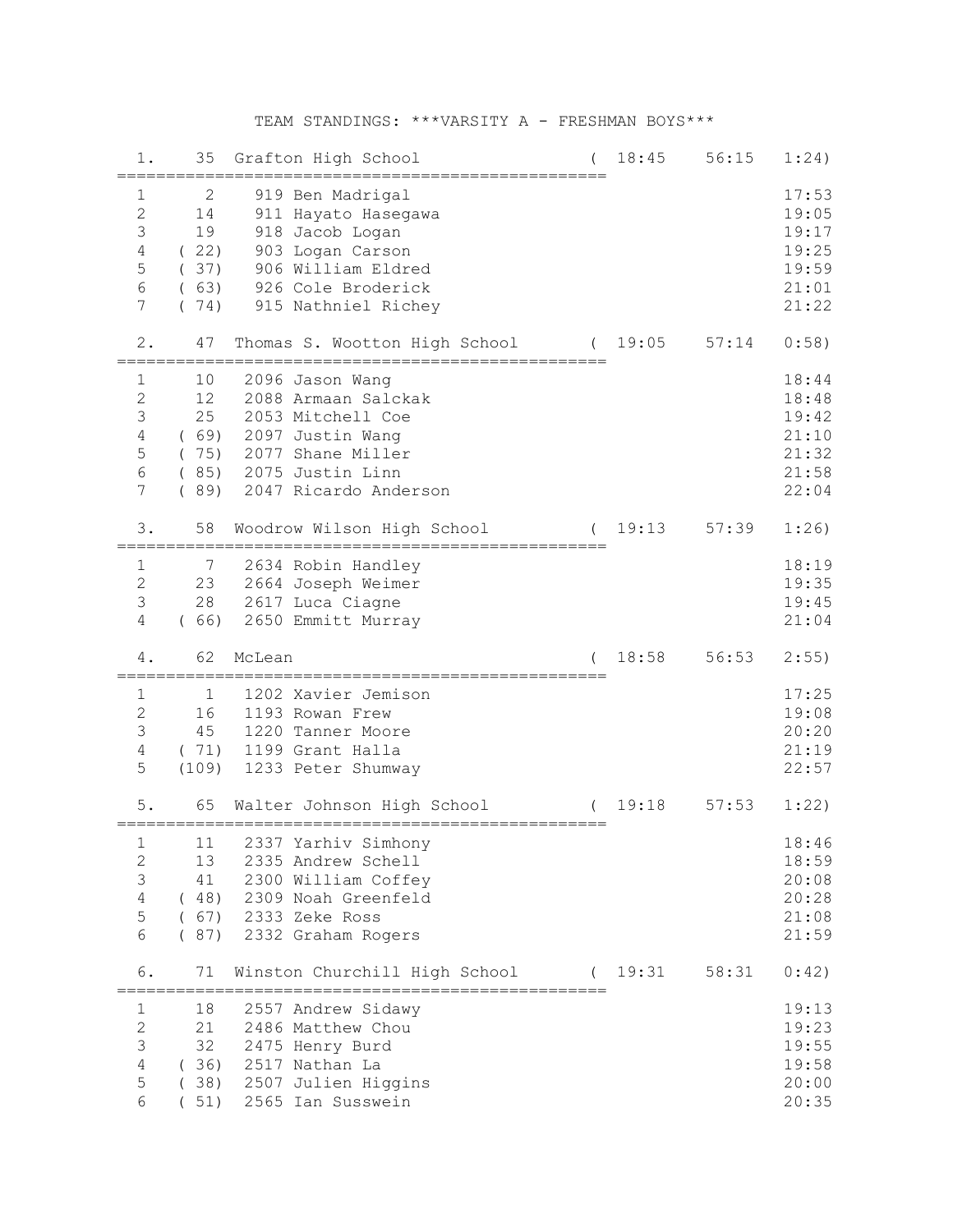| 7                                                                      | (107)                                          | 2561 Anson Strauch                                                                                                                                                                         |         |       | 22:49                                                       |
|------------------------------------------------------------------------|------------------------------------------------|--------------------------------------------------------------------------------------------------------------------------------------------------------------------------------------------|---------|-------|-------------------------------------------------------------|
| 7.                                                                     | 73                                             | Gonzaga College High School (19:21 58:03                                                                                                                                                   |         |       | 2:06)                                                       |
| $\mathbf{1}$<br>$\overline{c}$<br>3<br>$\sqrt{4}$<br>5<br>6<br>7       | 6<br>20<br>47<br>(60)<br>(65)<br>(99)<br>(105) | 890 Seamus O'Connor<br>881 Wesley Johnson<br>888 Ethan Norman<br>863 Eric Deekin<br>882 Quinn Kirchner<br>878 Michael Husk<br>857 Peter Bratti                                             |         |       | 18:19<br>19:19<br>20:25<br>20:53<br>21:03<br>22:26<br>22:41 |
| 8.                                                                     | 91                                             | Bethesda-Chevy Chase High School (19:34                                                                                                                                                    |         | 58:41 | 1:52)                                                       |
| 1<br>$\mathbf{2}$<br>3<br>4<br>5<br>6<br>7                             | 8<br>39<br>44<br>(62)<br>(70)<br>(94)<br>(98)  | 294 Jeremy Simon<br>288 Quinn Reneghan<br>298 Evan Song<br>299 John Strathmann<br>274 Will Hicks<br>285 Jonah Pachman<br>268 Jack Doyle                                                    |         |       | 18:22<br>20:05<br>20:14<br>20:56<br>21:17<br>22:13<br>22:24 |
| 9.                                                                     | 100                                            | Walt Whitman High School                                                                                                                                                                   | (19:44) | 59:10 | 3:38)                                                       |
| 1<br>$\overline{2}$<br>3<br>$\overline{4}$<br>5<br>6<br>$\overline{7}$ | 3<br>15                                        | 2272 Jackson Megary<br>2249 Mark Cunniff<br>82 2239 Archie Achesa<br>(84) 2268 Alfonso Lopez Aguilera<br>(86) 2281 Jeremy Robin<br>(104) 2251 Ryan Day<br>(126) 2258 Kaleo Goldstein-Color |         |       | 18:13<br>19:06<br>21:51<br>21:55<br>21:59<br>22:40<br>24:17 |
| 10.                                                                    | 101                                            | Sidwell Friends School                                                                                                                                                                     | 19:45   | 59:13 | 2:31)                                                       |
| $\mathbf{1}$<br>$\overline{2}$<br>3<br>$\overline{4}$<br>5<br>6<br>7   | 4<br>43<br>54<br>(77)<br>(80)<br>(83)<br>(95)  | 1619 Micah Lachman<br>1600 Rohan Damani<br>1621 Jack Leonard<br>1632 Rahul Prakash<br>1636 Max Smith<br>1634 Ahaan Sabherwal<br>1623 Andres Lopez Forastier                                |         |       | 18:14<br>20:14<br>20:45<br>21:39<br>21:48<br>21:53<br>22:14 |
| 11.                                                                    | 105                                            | Bishop O'connell                                                                                                                                                                           | 19:59   | 59:55 | 0:15)                                                       |
| 1<br>$\sqrt{2}$<br>3<br>$\overline{4}$<br>5                            | 30<br>35<br>40<br>(56)<br>(57)                 | 335 Ryan Lindley<br>334 Andrew Lewarne<br>337 Christopher Lucas<br>321 James Donegan<br>330 Adrian Halal                                                                                   |         |       | 19:51<br>19:58<br>20:06<br>20:48<br>20:49                   |
| 12.                                                                    | 112                                            | Northwest High School                                                                                                                                                                      | 19:55   | 59:45 | 3:21)                                                       |
| 1<br>$\overline{2}$                                                    | 5<br>29                                        | 1367 Tinoda Matsatsa<br>1343 Austin Devereux                                                                                                                                               |         |       | 18:18<br>19:48                                              |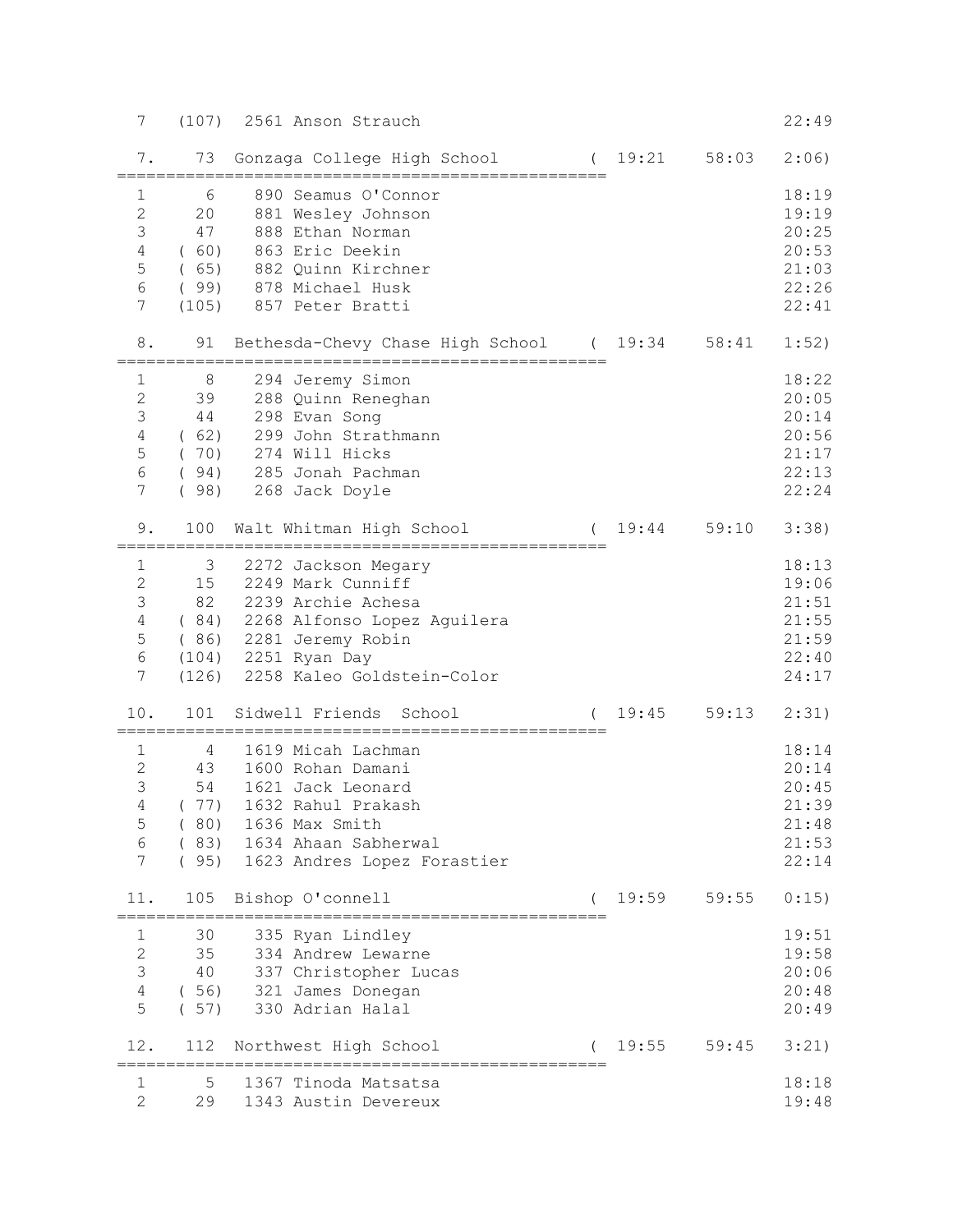| 3<br>$\overline{4}$<br>5    | 78      | 1362 Lewis Li<br>(91) 1334 Fynn Anderson<br>(103) 1349 Randy Frejoles III |       |                        | 21:39<br>22:05<br>22:37 |
|-----------------------------|---------|---------------------------------------------------------------------------|-------|------------------------|-------------------------|
| 13.                         | 123     | St. Albans School                                                         |       | $(20:04 \quad 1:00:12$ | 2:29                    |
| $\mathbf 1$<br>$\mathbf{2}$ | 9<br>46 | 1738 Aidan Urbina                                                         |       |                        | 18:41<br>20:21          |
| $\mathsf 3$                 | 68      | 1691 George Clessuras<br>1690 Eddie Cavallin                              |       |                        | 21:10                   |
| $\sqrt{4}$                  | (72)    | 1712 Joseph Laroski                                                       |       |                        | 21:20                   |
| 5                           |         | (81) 1732 Theo Sotoodehnia                                                |       |                        | 21:49                   |
| $\epsilon$                  |         | (92) 1735 Tristan Terrell                                                 |       |                        | 22:08                   |
| 7                           |         | (123) 1717 Julian Matthews                                                |       |                        | 24:04                   |
| 14.                         | 140     | T.C. Williams High School                                                 |       | $(20:25 \t1:01:14$     | 1:25)                   |
| 1                           | 33      | 2000 Owen Sample                                                          |       |                        | 19:56                   |
| $\sqrt{2}$                  | 34      | 1999 Cameron Riccio                                                       |       |                        | 19:57                   |
| 3                           | 73      | 1977 Jason Dresen                                                         |       |                        | 21:21                   |
| $\sqrt{4}$<br>5             |         | (90) 1988 Malik Kunata<br>(113) 2004 Emory Stouffer                       |       |                        | 22:04<br>23:24          |
| 6                           |         | (127) 1972 Sam Coast                                                      |       |                        | 24:26                   |
|                             |         |                                                                           |       |                        |                         |
| 15.                         | 167     | Justice                                                                   | 20:45 | 1:02:15                | 3:38)                   |
| 1                           | 17      | 1164 Ryan Watson                                                          |       |                        | 19:12                   |
| $\overline{2}$              |         | 42 1165 Connor Woodbury                                                   |       |                        | 20:13                   |
| 3                           |         | 108 1122 Christian Brown-Vasquez                                          |       |                        | 22:50                   |
| $\overline{4}$              |         | (116) 1148 Borami Outhuok                                                 |       |                        | 23:29                   |
| 5<br>6                      |         | (138) 1123 Aidan Buford<br>(140) 1121 Daniel Brock                        |       |                        | 28:22<br>32:02          |
|                             |         |                                                                           |       |                        |                         |
| 16.                         | 172     | West Springfield                                                          | 20:47 | 1:02:21                | 0:20)                   |
| 1                           | 52      | 2418 Dixon Brunclik                                                       |       |                        | 20:35                   |
| $\overline{2}$              | 59      | 2436 Aidan Velasco-Zimmerm                                                |       |                        | 20:51                   |
| 3                           | 61      | 2424 Kyle Lajoye                                                          |       |                        | 20:55                   |
| 4                           | (64)    | 2437 Ryan Vink                                                            |       |                        | 21:01                   |
| 17.                         | 198     | Washington-Lee High School<br>================                            |       | 21:11 1:03:32          | 1:37)                   |
| 1                           | 50      | 2387 Max Jamieson                                                         |       |                        | 20:35                   |
| $\overline{2}$              | 55      | 2376 Ethan Drake                                                          |       |                        | 20:45                   |
| 3                           | 93      | 2390 Spencer Lewis                                                        |       |                        | 22:12                   |
| $\sqrt{4}$                  |         | (97) 2392 Ryan Malatesta                                                  |       |                        | 22:18                   |
| 5<br>6                      |         | (100) 2364 Gavin Anzaldi<br>(101) 2369 Erik Bird                          |       |                        | 22:30<br>22:34          |
|                             |         |                                                                           |       |                        |                         |
| 18.                         | 217     | Eleanor Roosevelt High School (21:34 1:04:42                              |       |                        | 3:53)                   |
| 1                           | 24      | 555 Benno Wien                                                            |       |                        | 19:37                   |
| $\mathbf{2}$                | 76      | 542 Samuel McGranahan                                                     |       |                        | 21:35                   |
| 3                           | 117     | 552 Trevor Stuart                                                         |       |                        | 23:30                   |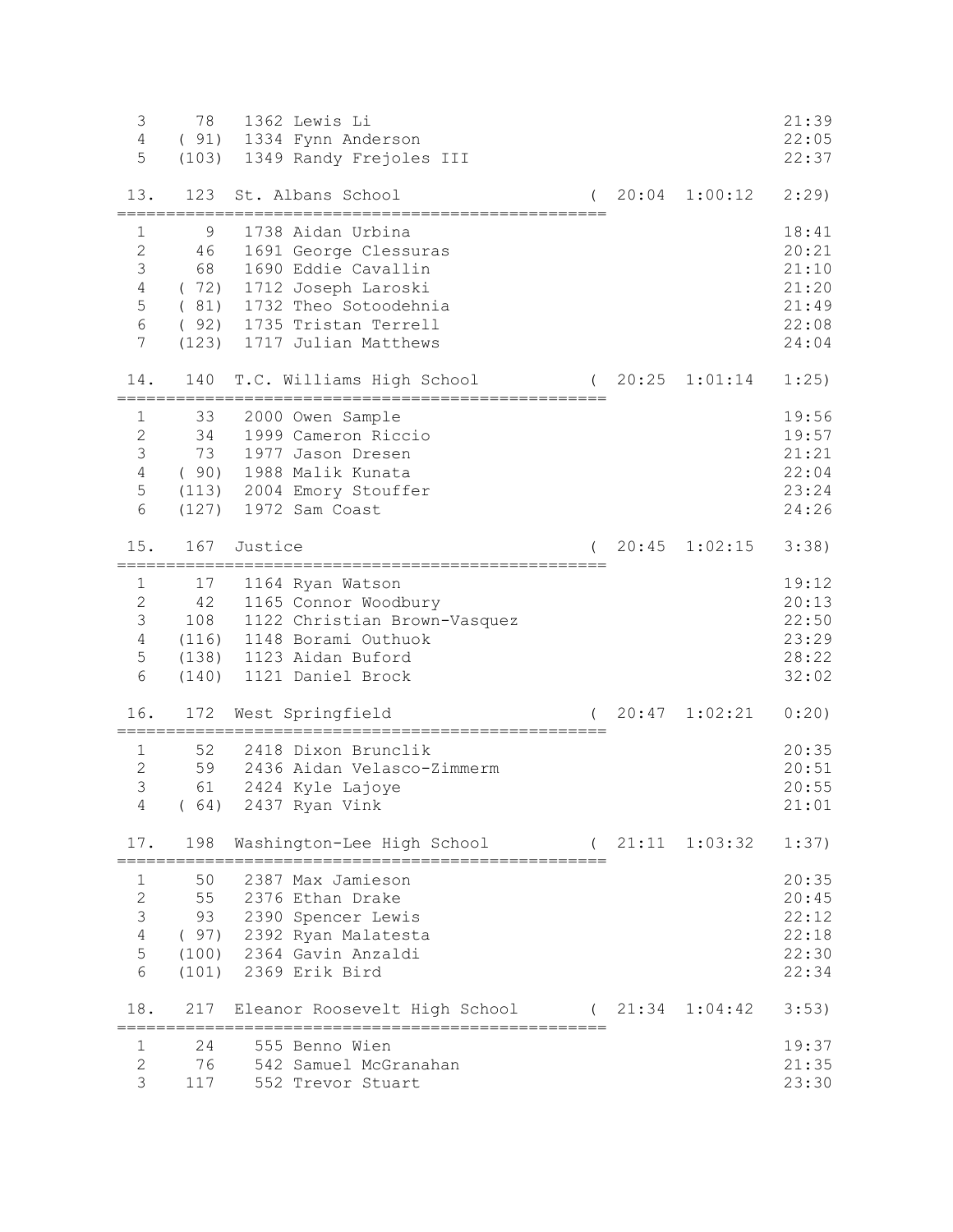| 19.                                                             | 231                                | Thomas Edison                                                                                                                               | 21:51 | 1:05:31                | 4:01)                                                       |
|-----------------------------------------------------------------|------------------------------------|---------------------------------------------------------------------------------------------------------------------------------------------|-------|------------------------|-------------------------------------------------------------|
| $\mathbf 1$<br>$\sqrt{2}$<br>$\mathsf 3$<br>$\overline{4}$<br>5 | 31<br>79<br>121<br>(122)<br>(132)  | 2034 Elias Polovchik<br>2011 Mercer Alden<br>2010 Ebenezer Abiy<br>2030 George Nutt<br>2020 Jacob James                                     |       |                        | 19:54<br>21:42<br>23:55<br>24:01<br>25:06                   |
| 20.                                                             | 243                                | Yorktown                                                                                                                                    | 21:56 | 1:05:48                | 3:46)                                                       |
| $\mathbf{1}$<br>$\overline{2}$<br>3<br>4<br>5                   | 26<br>102<br>115                   | 2714 Lucas Keith<br>2712 Ian Johnston<br>2753 Daniel Platt<br>(128) 2727 Oscar Linehan-Siu<br>(136) 2741 Jacob Minsker                      |       |                        | 19:43<br>22:36<br>23:29<br>24:33<br>26:30                   |
| 21.                                                             | 257                                | Georgetown Day School                                                                                                                       | 22:12 | 1:06:34                | 3:56)                                                       |
| 1<br>$\overline{c}$<br>3<br>$\overline{4}$<br>5<br>6<br>7       | 27<br>111<br>119<br>(120)<br>(133) | 718 Charlie Baar<br>759 Jacob Petty<br>743 Miles Huh<br>748 Noah Kubler<br>(125) 749 Adam Leff<br>(131) 733 Luke Flyer<br>726 Pierce Decain |       |                        | 19:44<br>23:10<br>23:40<br>23:41<br>24:14<br>25:02<br>25:49 |
| 22.                                                             | 265                                | Woodbridge                                                                                                                                  | 22:09 | 1:06:26                | 2:39                                                        |
| $\mathbf 1$<br>$\overline{c}$<br>$\mathcal{S}$<br>4             | 49<br>106<br>(124)                 | 2603 Cameron Mitchell<br>2595 Dominic Jimenez<br>110 2591 Benjamin Firtag<br>2588 Joshua Cruz                                               |       |                        | 20:29<br>22:49<br>23:08<br>24:07                            |
| 23.                                                             | 279                                | Hempfield Area (7)                                                                                                                          | 22:34 | 1:07:40                | 4:04)                                                       |
| 1<br>$\overline{2}$<br>$\overline{3}$                           | 53<br>96<br>130                    | 964 Isaiah Raimondo<br>944 Brandon Coughlin<br>962 Angelo Pellis                                                                            |       |                        | 20:39<br>22:18<br>24:43                                     |
| 24.                                                             | 311                                | Riverbend                                                                                                                                   |       | $25:08$ 1:15:23 10:18) |                                                             |
| 1<br>$\mathbf{2}$<br>3                                          | 58<br>114<br>139                   | 2835 Luke Jockin<br>2843 Grant Messick<br>2852 Ian Willingham                                                                               |       |                        | 20:50<br>23:25<br>31:08                                     |
| 25.                                                             | 335                                | Bullis School                                                                                                                               |       | 23:27 1:10:20          | 2:37)                                                       |
| $\mathbf 1$<br>$\overline{c}$<br>3                              | 88<br>118<br>129                   | 358 Thomas Bentivoglio<br>359 Will Burks<br>366 Ethan Rathmell                                                                              |       |                        | 22:04<br>23:35<br>24:41                                     |
| 26.                                                             | 381                                | Mount Vernon                                                                                                                                |       | 25:10 1:15:29          | 3:08)                                                       |
| 1                                                               | 112                                | 2921 Brandon Santangelo                                                                                                                     |       |                        | 23:12                                                       |